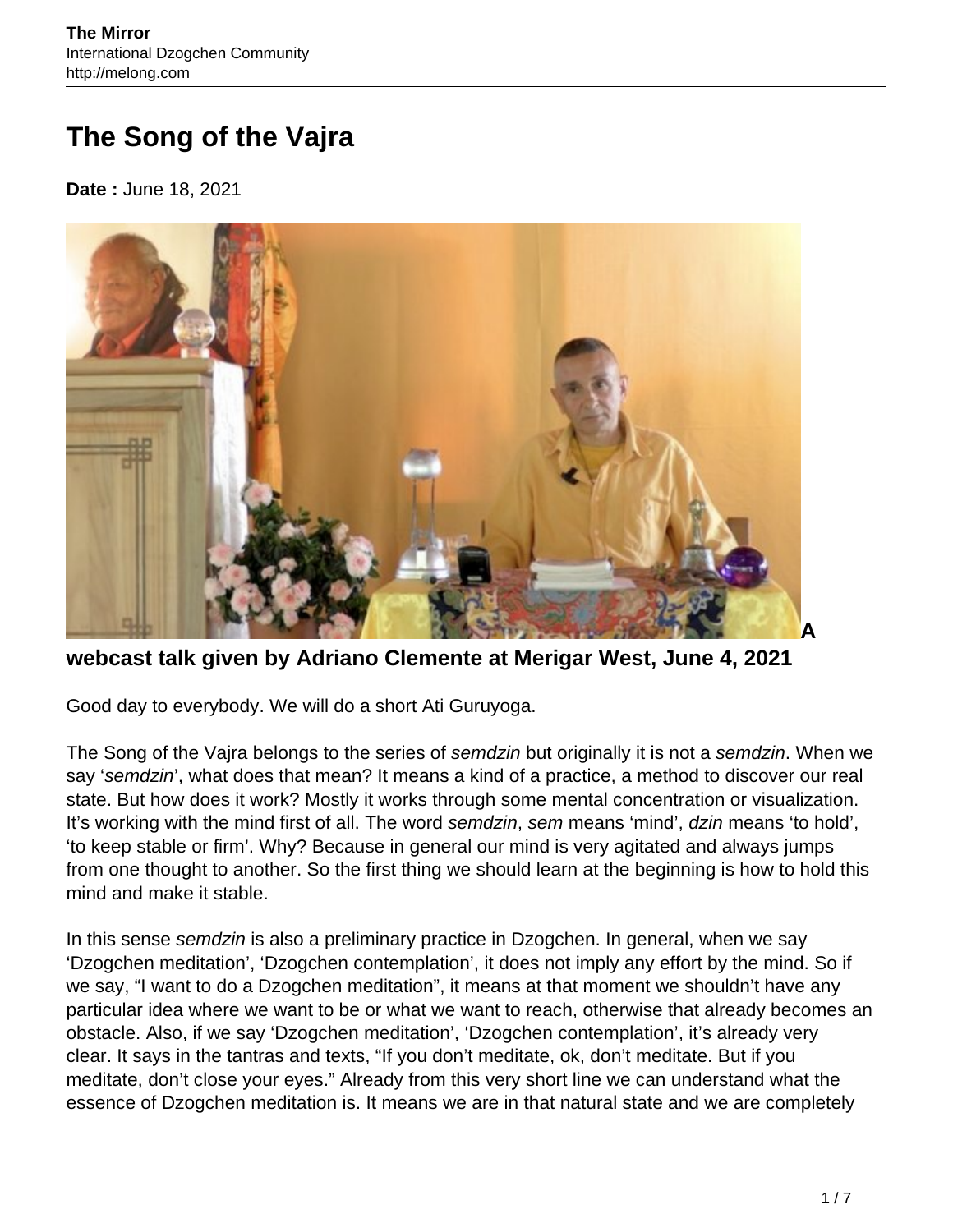open to sense perceptions.

This already is explained in the Semde. And in the Longde, of course, particularly, we have the four da, and from the beginning we start with the senses open. Then, of course, there is the Upadesha series with the fourchogzhag, and the main point of the four chogzhag is integrating, that is nangwa chogzhag, the chogzhag of the visions. Why do we need to do that? Because every sentient being has bodhicitta, or their primordial state. How do we explain the nature of this bodhicitta? We say it's like a mirror. This mirror has no particular essence; we cannot say it is one way or another way because we can have different shapes, different colors, there is no substance. The essence of the mirror is its capacity to reflect. In the same way the nature of mind, or bodhicitta, has capacity of reflecting infinite potentiality because the primordial state is not just emptiness but at the same time it's empty and clear and possesses infinite energy.

From our point of view, in a limited way, we say that it is emptiness because we cannot find any substance, yet at the same time it is clarity because there is thought arising and we have sense perception. But this mirror, even if it's pure and has infinite capacity to reflect, now it has become dirty and dark, obscured. Now we don't have this infinite perception of what we call the three kayas, five wisdoms, infinite pure dimensions, we don't have that capacity. Now we perceive a very small personality, which we call 'the self' with its surroundings, five skandhas, or five aggregates, and all the functions of subject and object. It's what we are living. It's our dimension.

How can we go back – 'back' is not the right word, – but how can we allow this primordial manifestation of wisdom? Then we have to go back to the source, the source of samsara, that means our dimension with confusion, dualism on one side and what we call the manifestation of wisdom; their source is the same. This is what we call bodhicitta, this is the meaning of bodhicitta. But then this bodhicitta becomes obscured or completely forgotten by all sentient beings.

Then through many kalpas of transmigration finally we meet the teacher who says, "I introduce you, you are in samsara, now you have to do something." Then the teacher shows what the source is and how you have to recognize that source. Once you recognize it, we call that the state of rigpa; that is the meaning of rigpa. Practicing Dzogchen means now we have to try to continue in that state as long as possible, as often as possible. Then the way this knowledge can develop more quickly is through integration with our senses because the senses are the door of wisdom. All the functions that we have now – we are talking, we are hearing, we are seeing forms and colors – everything is based on the five elements. Now all these five elements are in a distorted or impure form, but the same nature of these five elements manifests as infinite wisdoms and kayas, for example. Then this same energy that manifests through sense perceptions, if we allow this manifestation of the senses to display without the workings of our mind, that means we are allowing that wisdom to come forth. That's why they say, "If you want to meditate, don't close your eyes", for that reason.

That's what we call real Dzogchen meditation, Dzogchen contemplation. But the base of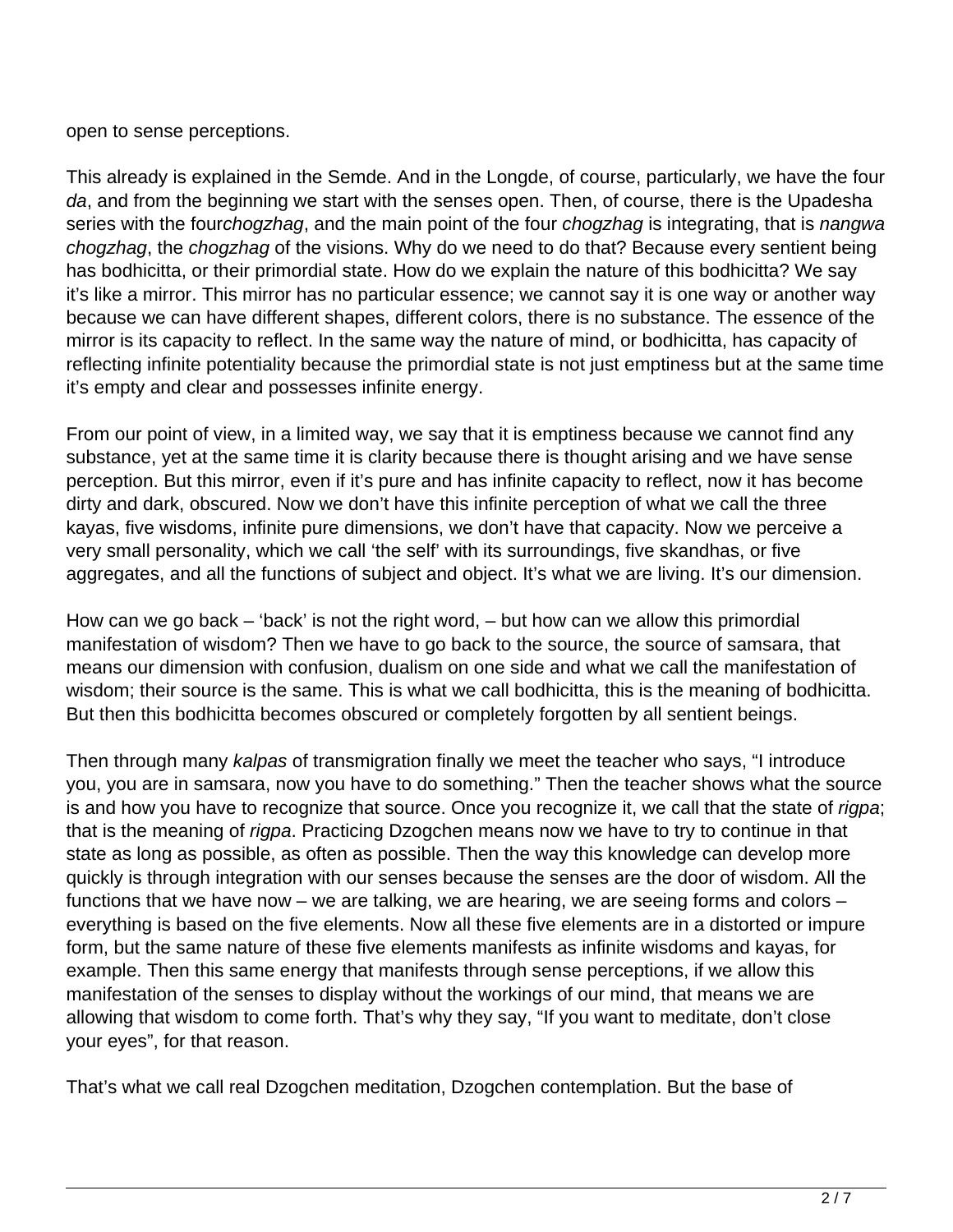Dzogchen contemplation or meditation is that we have recognition of our primordial state. This recognition in the Dzogchen way is that the teacher usually gives us direct introduction. But direct introduction does not mean that the teacher says, "Now you concentrate, you visualize this" or "I will do something and you will try to be in that state", and you don't experience anything and it's finished. That is not direct introduction. If I ask somebody if they received direct introduction from Rinpoche they may say that they received it 10 or 15 times. But if this person tells me that they still don't understand if they are in the state of rigpa or not, it means this person did not receive direct introduction. They received the blessing of the transmission, but that is not the same.

I already explained last year that people are confused about transmission and direct introduction. It's not the same thing at all. Also there are many ways of direct introduction. In direct introduction mainly it is the student who has to work by him or herself. Therefore we have many methods like rushen, semdzin, and so on, with which we can have an experience and at one point have that flash, that understanding, and we think, "Oh, I think this is it, finally". Then maybe the following year, Rinpoche gives direct introduction again and we think, "Yes, it's the same experience I had at that time, so it must be it." Until every time we receive direct introduction we find ourselves in the same state, and every time we apply our practice and it works we find ourselves in the same state, then we can be certain of that.

This is to show that it's very important that we work on our side experiencing methods. Many times Rinpoche taught the Yeshe Santal method, or the method with the five A. So it's very important to be sure that we can be in the right state. But in general, rushen and other methods have this purpose. And semdzin can also be applied for that purpose.

The origin of the semdzin is mainly from the Dratalgyur tantra but it just says there are 7, 7 and 7 of them and it does not even mention their names. In the Nyida Khajor, Union of the Sun and Moon tantra, there is a very brief explanation – this semdzin is for that purpose and so on – and 21 of them are listed. Of these 21 semdzin we have explanations of 7 semdzin in other texts. At the time of Longchenpa there was already an explanation of the 7 semdzin. The Song of the Vajra is considered as a semdzin in the Union of the Sun and Moon tantra but in Longchenpa's explanation it is not included as a semdzin. In Longchenpa's texts there is an explanation and translation of the Song of the Vajra but it's in another section which explains how to apply the secret conduct.

The Song of the Vajra, in Tibetan we say *dorje lu*, but we can also say 'vajra song', like we say Vajra Dance and Dance of the Vajra. There are many kinds of vajra songs in the tantric tradition which have been expressed by mahasiddhas. Even in the Dzogchen Semde we have 21 teachers and their spiritual songs. Sometimes they are called *dohas*, sometimes *charya giti*, which means "songs of conduct". Sometimes they are called "vajra songs", or vajra giti. For example, some mahasiddhas, usually in the context of a ganachakra, expressed their feeling at that moment and improvised these vajra songs. A song means when you want to express your feelings: joy or suffering, some strong emotion. If you have some talent in that direction, usually you can write a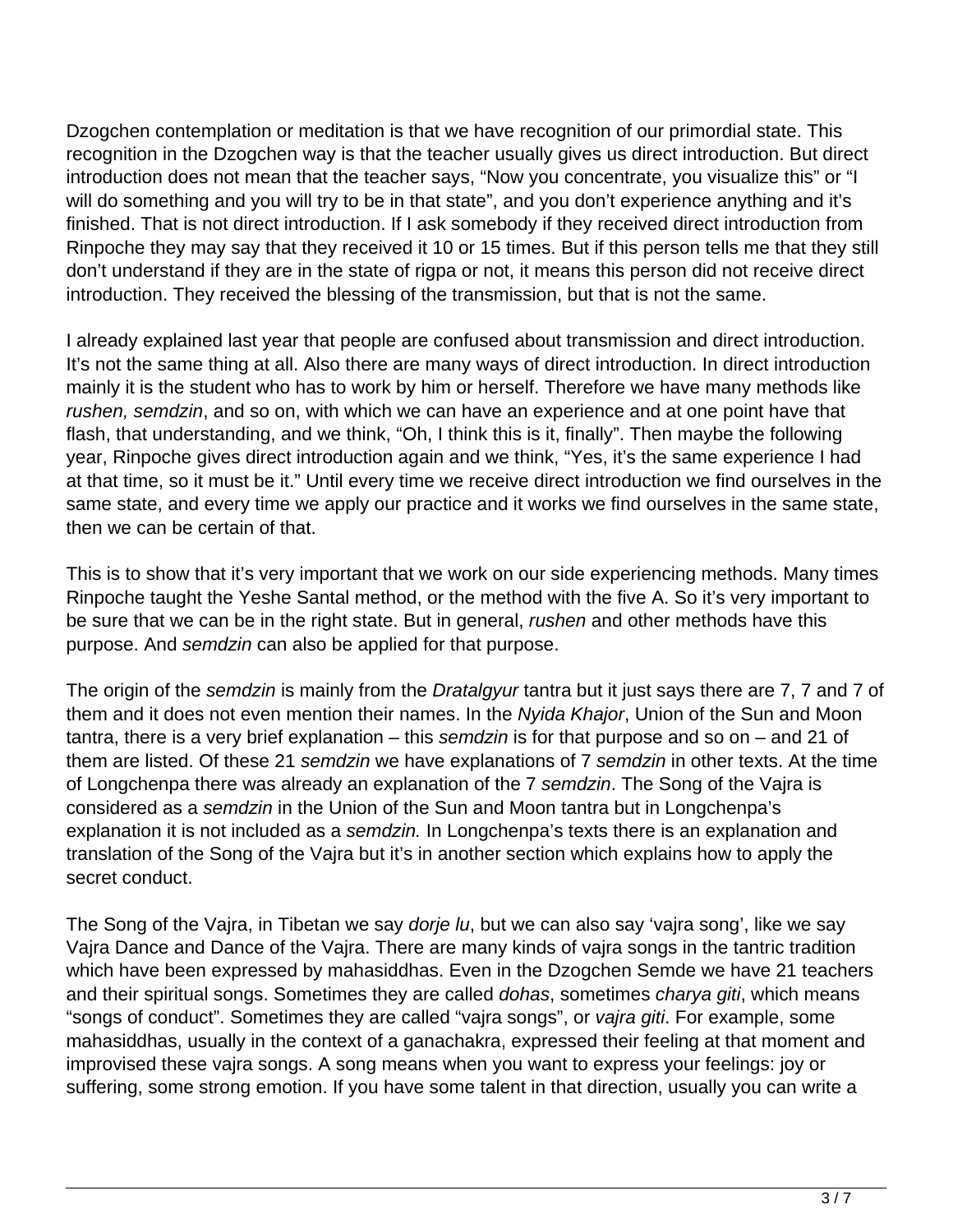song or sing; you have that feeling and usually it's connected to that kind of energy. Art in general, painting, any kind of art is related to that energy.

In that sense with vajra songs they express their feelings of that moment, their knowledge of that state, how they perceive pure vision, etc. For example, we have this Ganachakra Song of the Vajra. Some of you may have received it from Rinpoche during Jnanadakini teachings. It is also a kind of vajra song. It explains how the situation how is there. "We are in this situation, we are happy, we are showing compassion, we don't want to have any quarrels, we are being here, enjoying these substances," this is what the Vajra Song of Ganachakra says, for example.

When we talk about the Song of the Vajra in the Dzogchen Community, it's not a song that somebody composed. It's the natural sound of the *dharmata*. When we say *dharmata*, which is just another name for the nature of the primordial state. When we say dharmata, the first way of manifesting is the *dang* energy and that is related to the sound. The *dang* energy means that through the sound, there is an explanation about how the letter A [manifests] from the state of Samantabhadra. Then from the letter A the manifestation expands a little more and we have the sound of OM A HUM. It's all explained in different Dzogchen tantras. The Song of the Vajra is just a development of that original dang energy. That's why it's explained that each syllable is related to different energy points of our body. For that reason, when we sing the Song of the Vajra, there is a possibility of deep relaxation of our energy. And this is the way we usually apply it as a semdzin.

In general, when we sing the Song of the Vajra, the instructions that we have is that we don't have to do anything with our mind; we are just being present in that sound. Being present in that sound means at the same moment we have contact with our senses and the sound of the Song of the Vajra pervades our outer dimension. The best way to sing the Song of the Vajra is just to remain in that instant presence or presence with this kind of openness in our mind. I use the word "openness" because it's Longchenpa's explanation which says, "This song should be sung in semnyid yangpai ngang – the completely vast or immense state of the nature of the mind." This is the only thing Longchenpa says about that.

It means when we sing the Song of Vajra, we try to be in that state, instant presence or presence – in any case not distracted. Then the way it works – we have this kind of inner relaxation but this will allow our thoughts to show up even more. The initial stage of meditation is generally explained like a waterfall from a high mountain. They always say that in the beginning when we do shine meditation we will arrive at the point when we think, "Oh, my meditation is going very badly. I'd better stop this, it's not my destiny in this life." But teachers usually explain that at that time we shouldn't worry, we should be glad because it means that it's the first stage of meditation when we discover that many thoughts exist. With the Song of the Vajra it's the same and we can have that experience. We don't recognize that we have many thoughts but then we do recognize that we have many thoughts. To recognize that we have many thoughts and to have many thoughts is a very different condition. So we are already at a very good point if we recognize that we have many thoughts.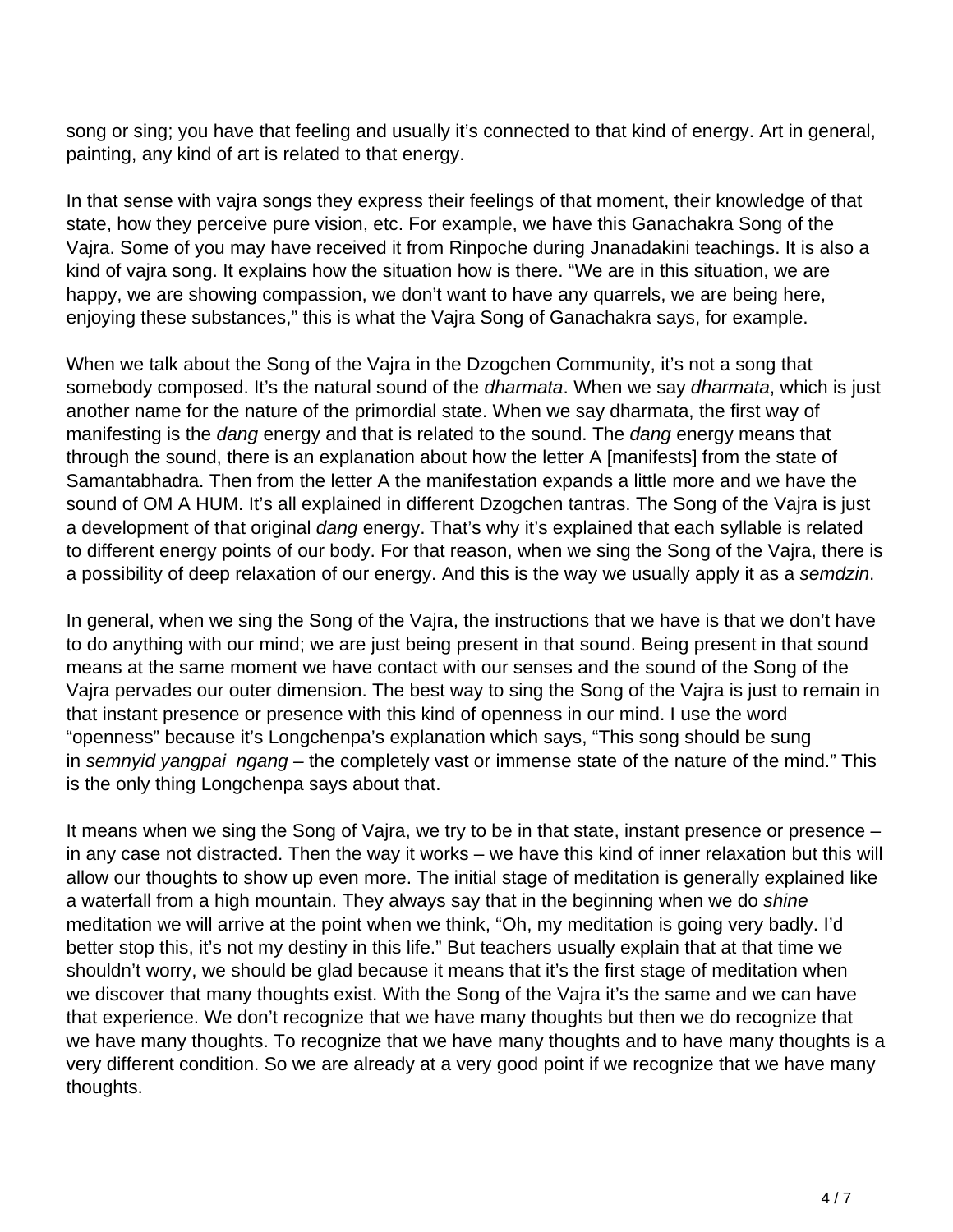What do we do when we recognize we have many thoughts? We just relax, saying, "Ok, there are many thoughts, but I don't care about that". We continue again; we are in presence now, we are not distracted. Then again some other thoughts [arise]. The Song of the Vajra can last 5-8 minutes, and during all this time we can experience this process. We are present, then some thoughts [arise], we get distracted, "Oh, I was thinking," we regain presence again, like that. We can have that experience throughout the song. Of course, it also depends on the condition of the person, the time, and so on. We can also have an experience when we sing the Song of the Vajra and all the time we are not distracted, we gaze into space, we have clarity, of course, we can also have this experience.

In general the Song of the Vajra has the function of relaxing our energy and allowing us to be more present and integrated with our sense perceptions. Therefore, the Song of the Vajra is not particularly employed as a semdzin traditionally.

I did some research about this semdzin last year because I was working on the tregcho book, which is a very important book. Rinpoche wrote it many years ago, and finally I finished it. It's fundamental for understanding and practicing Dzogchen. I discovered this semdzin of the Song of the Vajra is included in the Nyida Khajor tantra but when in the classification of the seven semdzin, we only find it in the Longsal teachings. The seven semdzin usually don't use the Song of the Vajra, they use other kinds, like emptiness, direct emptiness or gradual emptiness, like we have in the third series.

But this is not very important. It is important that we know that the Song of the Vajra is extremely important for our Dzogchen Community and ourselves as students of Rinpoche because the Song of the Vajra has been awakened, newly introduced for practitioners in this age by our teacher. Nobody else uses the Song of the Vajra. First of all, nobody sings the Song of the Vajra the way that we sing it and also nobody uses it as the basic practice related to Ati Guruyoga. It's important for us to know that. The Song of the Vajra is also the essence of the Longsal cycle of teachings because every Longsal teaching starts with some lines from the Song of the Vajra. And there is always a precise correspondence how these verses are connected to that meaning. But these explanations don't exist within Tibetan instructions, or tantras. At least in this human world for now we don't have them. How they are connected is very clear from the root tantra of the Dance of the Vajra. It explains how every four lines of the Song of the Vajra are related to Dzogchen Semde, Longde and Upadesha.

For our Dzogchen Community it's very important to apply the Song of the Vajra. It has a connection to the transmission of our teacher and it also has a connection to the dimensions where there are other Dzogchen practitioners, yogis and yoginis, who apply the Song of the Vajra. You remember, in many dreams that Rinpoche wrote he says he went into one dimension and was walking on the hill and heard the sound of somebody singing the Song of the Vajra. Also this is the way he learned the Song of the Vajra – by participating in the Song of the Vajra with practitioners of other dimensions.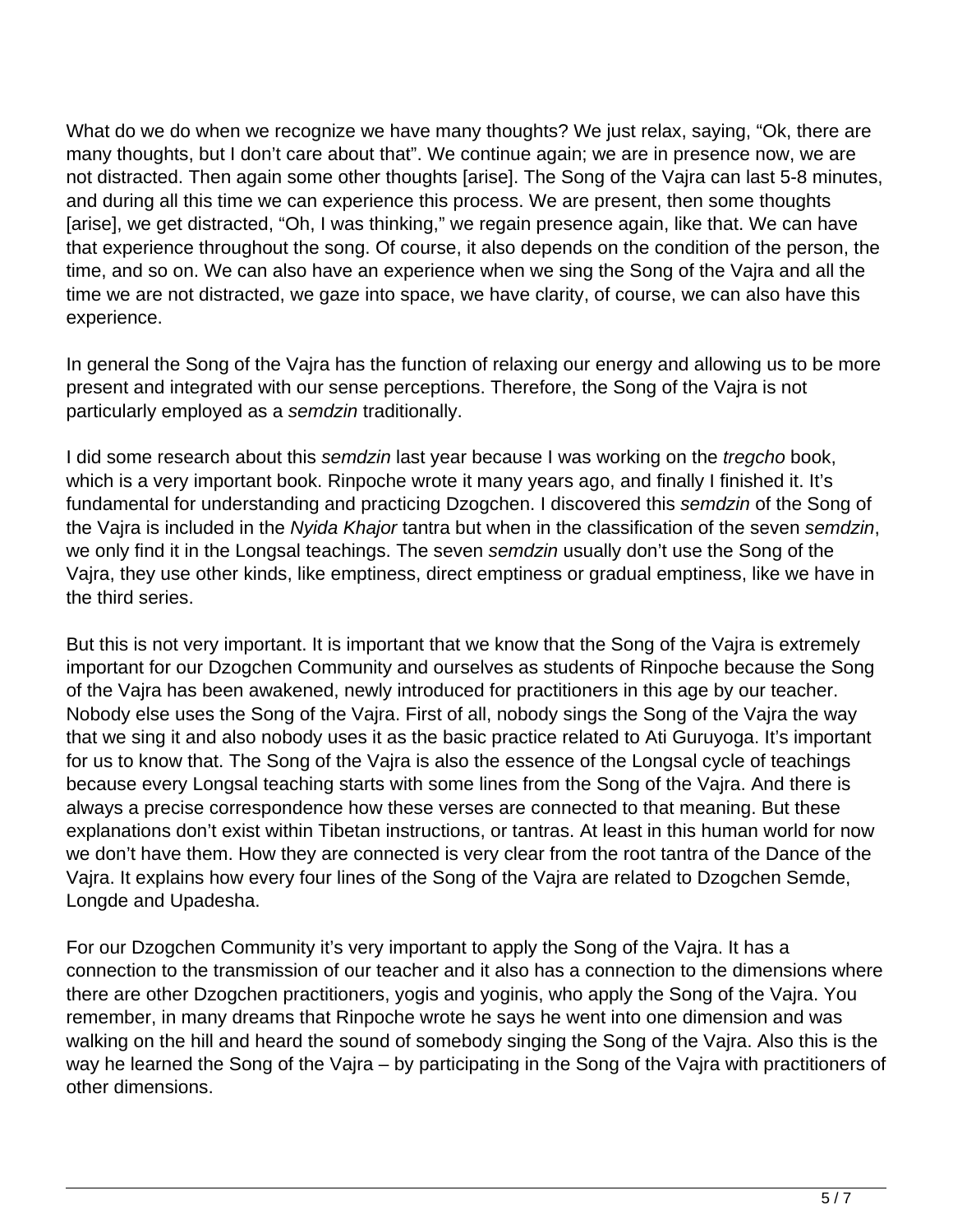It's all part of Rinpoche's transmission which is called *kabab. Ka* means "the original word" and bab means "falling on that person". In this life Rinpoche was the recipient of this transmission of the Longsal cycle of teachings, and we don't know historically and very clearly – at least I don't know – what the source of these Longsal teachings is but for sure it must be connected with Garab Dorje, mahasiddhas of Uddiyana, that lineage, like Gomadevi, of course, and many other mahasiddhas. We have this immense fortune in our life if we received this transmission or received Longsal root initiation. Even if we didn't receive an initiation, just receiving transmission of the Song of Vajra is already the essence of Rinpoche's Longsal teachings.

We have received this great treasure. Some of us are becoming older, others feel they are not very old, others are quite old. Anybody, regardless of their age, let's keep this treasure very dearly inside ourselves. We shouldn't worry too much about outer circumstances. Of course, the world may become worse, and worse, and worse, but the world does not exist without us, "because we are the eyes of the world", as one famous singer sang. We shouldn't care too much about circumstances but concentrate more on what is inside. Of course, one day we will die. When we die, if we keep this treasure inside then it will be like a lamp illuminating the path for us and then we will continue in the next life. We shouldn't think, "Now there is one life, Dzogchen is the supreme teaching, I am a Dzogchen practitioner, I will immediately become a mahasiddha and will manifest all wisdoms and kayas." If we have that it's just a fantasy.

Some instructors may say, "I received Santi Maha Sangha of the 1st, 2nd, and 3rd level. Rinpoche is not here anymore so now I can explain everything because I know everything that Rinpoche explained". We must be very careful. These people may have this capacity but if they don't they are just blocking their own path and that is a very pitiful situation. So we must be very aware of our condition, our real condition. Real condition does not mean some abstract essence of mind or nature of mind. The real condition is that we are in samsara, suffering because of dualism and karma. We become aware of that real condition and try to do something to overcome that condition. We should never forget this point.

When we introduce [the teaching] to new people, what is the best way to do this? With that kind of knowledge because people don't have that awareness. But if we try to introduce this knowledge, it's not easy at all because it's not a kind of intellectual understanding that we can have. That knowledge only arises after a long time of purifying our obscurations etc., then we reach that state in which we become aware of the samsaric condition. That is already a very important level. That's why we shouldn't think of only one life. Of course, we are not only practicing in one life. We are all different people, we have different conditions but most of us already practiced before and met Rinpoche before, otherwise it's not so easy to meet the teaching, meet the teacher, a Dzogchen teacher like this, by chance. It doesn't happen like that.

Therefore our wish and effort should be to keep that knowledge that we have, that experience that we have, even if we don't progress quickly in this life, we keep that knowledge that we have, we